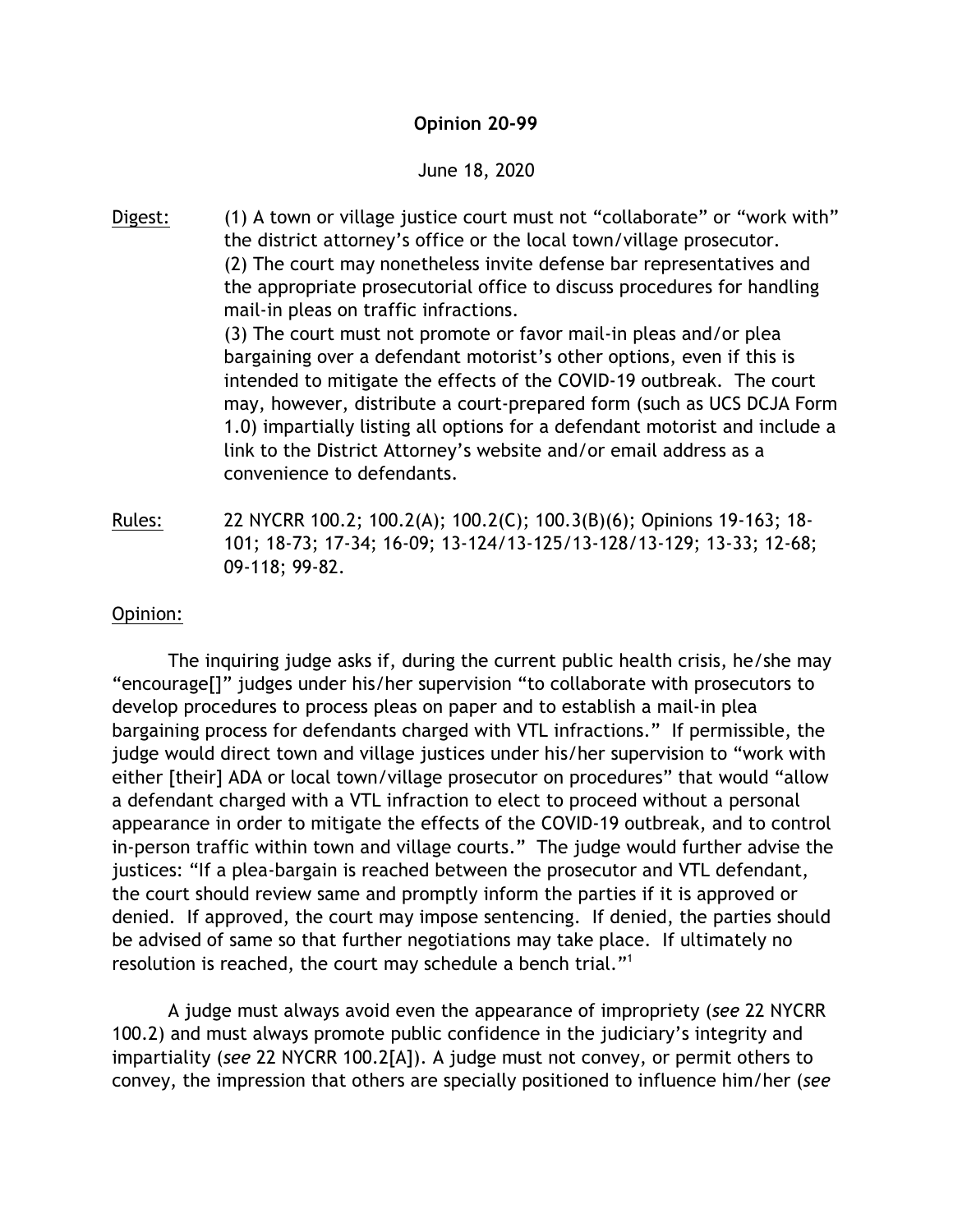22 NYCRR 100.2[C]) and must avoid improper ex parte communications (*see* 22 NYCRR 100.3[B][6]).

As noted in Opinion 19-163 (citations omitted):

A judge must act to promote public confidence in the judiciary's integrity and impartiality and to preserve the judiciary's independence. Thus, judges must "maintain their independence from prosecutors and not participate or assist in what are essentially the prosecutor's duties."

Moreover, we have recognized the danger that a judge's impartiality will appear to be compromised when the circumstances of a proposed private meeting with the judge suggest that the meeting is essentially an attempt to promote a particular agenda in connection with the judge's judicial decision-making in certain matters that will come before the judge or otherwise to impermissibly influence the judge's future judicial conduct (*see* Opinion 13-124/13-125/13-128/13-129). Thus, when a public defender proposed to meet privately with judges to discuss implementation of the counsel-at-arraignment program, we advised (*id*. [citations omitted]):

> To the extent that the public defender wishes to work with individual judges to develop policies, procedures or protocols to guide the court with respect to the counsel-at-arraignment program, the Committee believes that "working with representatives of only one side of an issue [to do so] could erode the public's confidence in the impartiality and independence of the judiciary." Moreover, to the extent that there is any *identifiable* pending or impending arraignment before a judge at the time of a private meeting with the public defender, there is also a risk such a meeting would involve, or appear to involve, impermissible *ex parte* communications.

Here too, with respect to apparently procedural matters, such as how the court will handle mail pleas on traffic infractions during the current public health crisis, we believe all stakeholders should be invited to participate. Accordingly, we believe the inquiring judge should not encourage local justices under his/her direction or supervision to "collaborate" or "work with" the district attorney's office or the local town/village prosecutor. The court may nonetheless invite defense bar representatives and the appropriate prosecutorial office to discuss procedures for handling mail-in pleas on traffic infractions.

As described in Opinion 18-101 (citations omitted):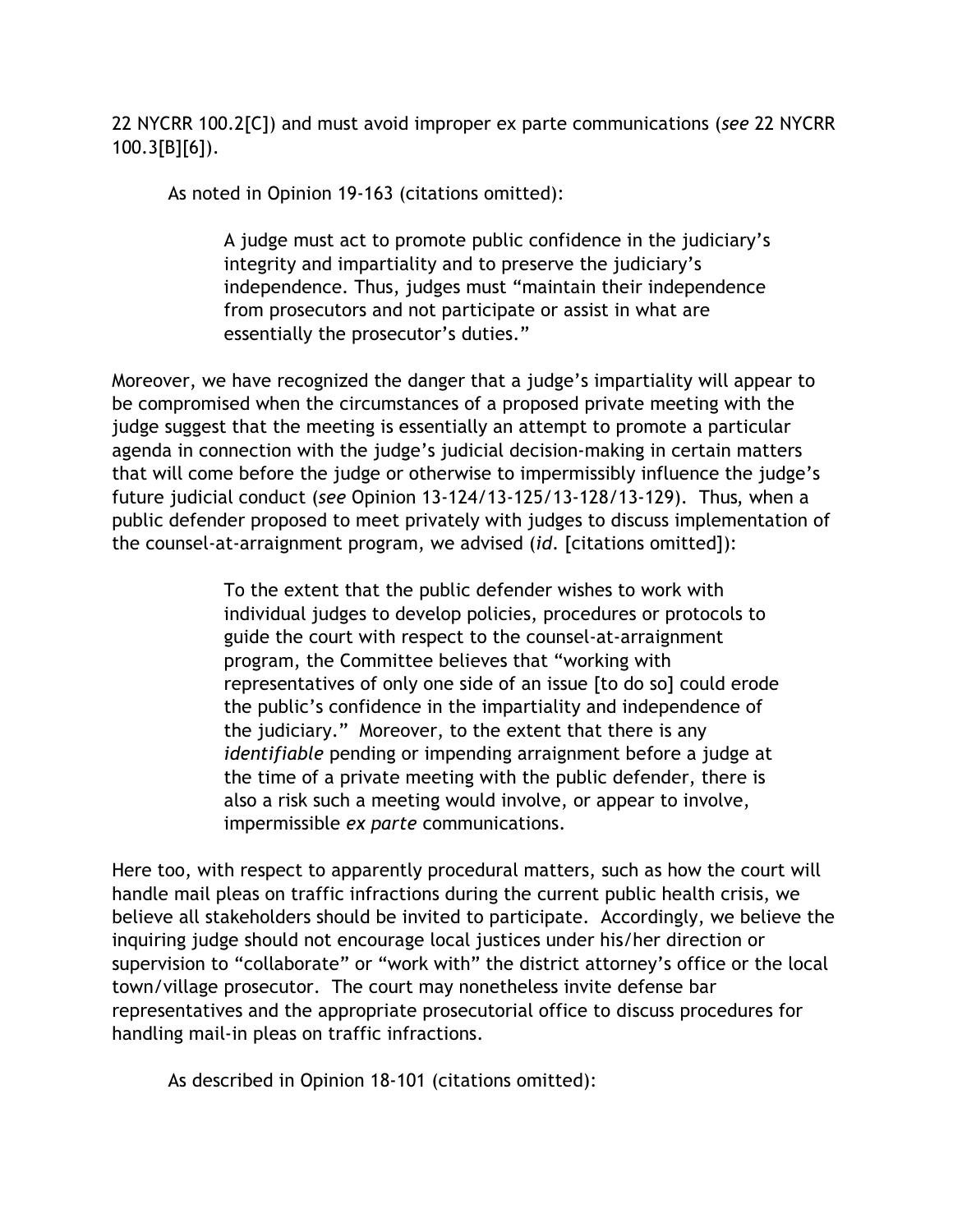Judges must maintain their independence from prosecutors and not participate or assist in "what is essentially the work of the prosecutor's office." Thus, a judge or court clerk "may not simply distribute the prosecutor's printed materials to defendants" or otherwise act as the prosecution's "agent or intermediary." For example, a court may not directly implement the DA's programs or procedures. Nor may the court simply inform defendants of the prosecuting agency's procedures for seeking a plea reduction without taking steps to prevent any "appearance of partiality or … indication that the court is predisposed towards a defendant's guilt."

Thus, for example, we have advised the court must not distribute an informational packet the District Attorney has prepared to inform defendants how they may request a reduction of an alleged Vehicle and Traffic Law violation pending in the judge's court (*see* Opinion 12-68) and must not simply advise a defendant motorist of a prosecutorial agency's procedures for seeking a plea reduction on traffic infractions (*see* Opinion 13-33). Likewise, justice court websites may not include extensive information promoting a DA's traffic diversion program, where the proposed language explains the program's goals and purported benefits to participants; provides detailed application instructions; and states that the program is intended to improve prosecutorial efficiency (*see* Opinion 18-101).

However, the court may distribute a form listing *all* of the defendant's options, including the right to plead not guilty and proceed to trial (*see id.*; Opinion 99-82). We note that DCJA Form 1.0 (attached to this opinion as an appendix) has been developed and vetted for this very purpose.

When communicating with a defendant motorist who has entered a guilty plea by mail to a Vehicle & Traffic Law charge, "[a] judge should not be in the position of advocating a negotiated plea or in any way indicating a predisposition in the matter" (Opinion 17-34). We noted in Opinion 16-09 that the inquiring judge's proposed letter "appears to compromise the impartiality of the judiciary because, rather than advising a defendant of *all* options available to him/her..., it rejects the option the defendant has already chosen and demonstrates a bias against accepting mail-in pleas." These risks, too, are minimized by use of the standard form advising the defendant motorist of all options available to him/her.

We have recognized that it is ethically permissible for a town justice to add the District Attorney's website address to the Office of Court Administrationapproved information form (see Appendix) for defendants charged with Vehicle and Traffic Law violations (*see* Opinion 09-118 [noting the judge "should obtain approval from his/her administrative judge" before doing so]). Moreover, a justice court website may include a link to the DA's website as a convenience to defendant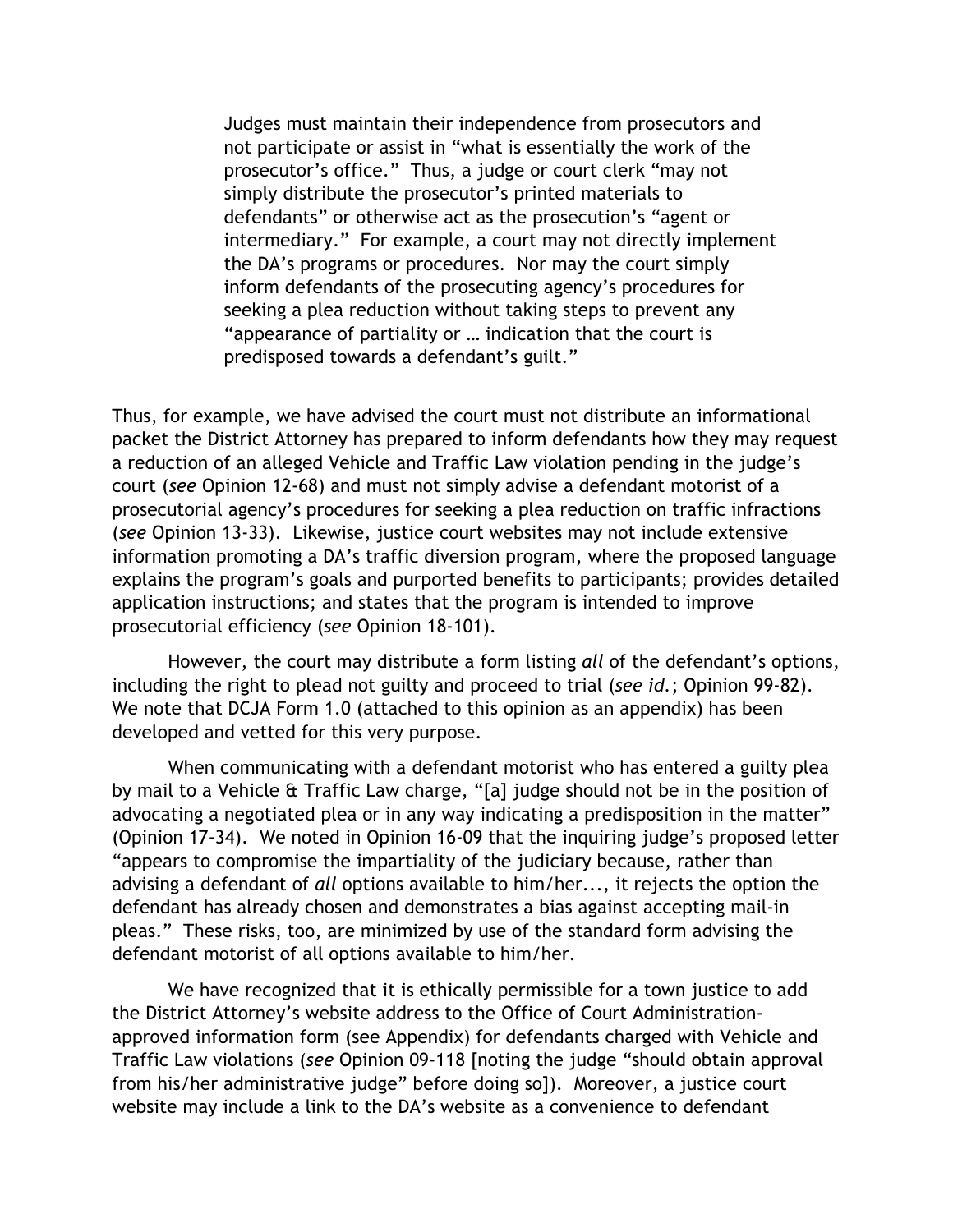motorists (*see* Opinion 18-101). Here, too, particularly in light of current public health concerns, we can again see no ethical impropriety in supplementing the current UCS DCJA Form 1.0 with the email address and/or a link to the website of the appropriate prosecutorial office.

As before, the Committee cannot determine whether judges have the legal authority to introduce new steps or procedures for defendants who plead guilty by mail under Vehicle and Traffic Law 1805, as this presents a strictly legal question (*see* Opinion 18-73).

\_\_\_\_\_\_\_\_\_\_\_\_\_\_\_\_\_\_\_\_\_\_\_

<sup>&</sup>lt;sup>1</sup> The Committee notes that the inquiring judge's question came in before certain clarifications were issued; we do not comment on those clarifications, which are not before us.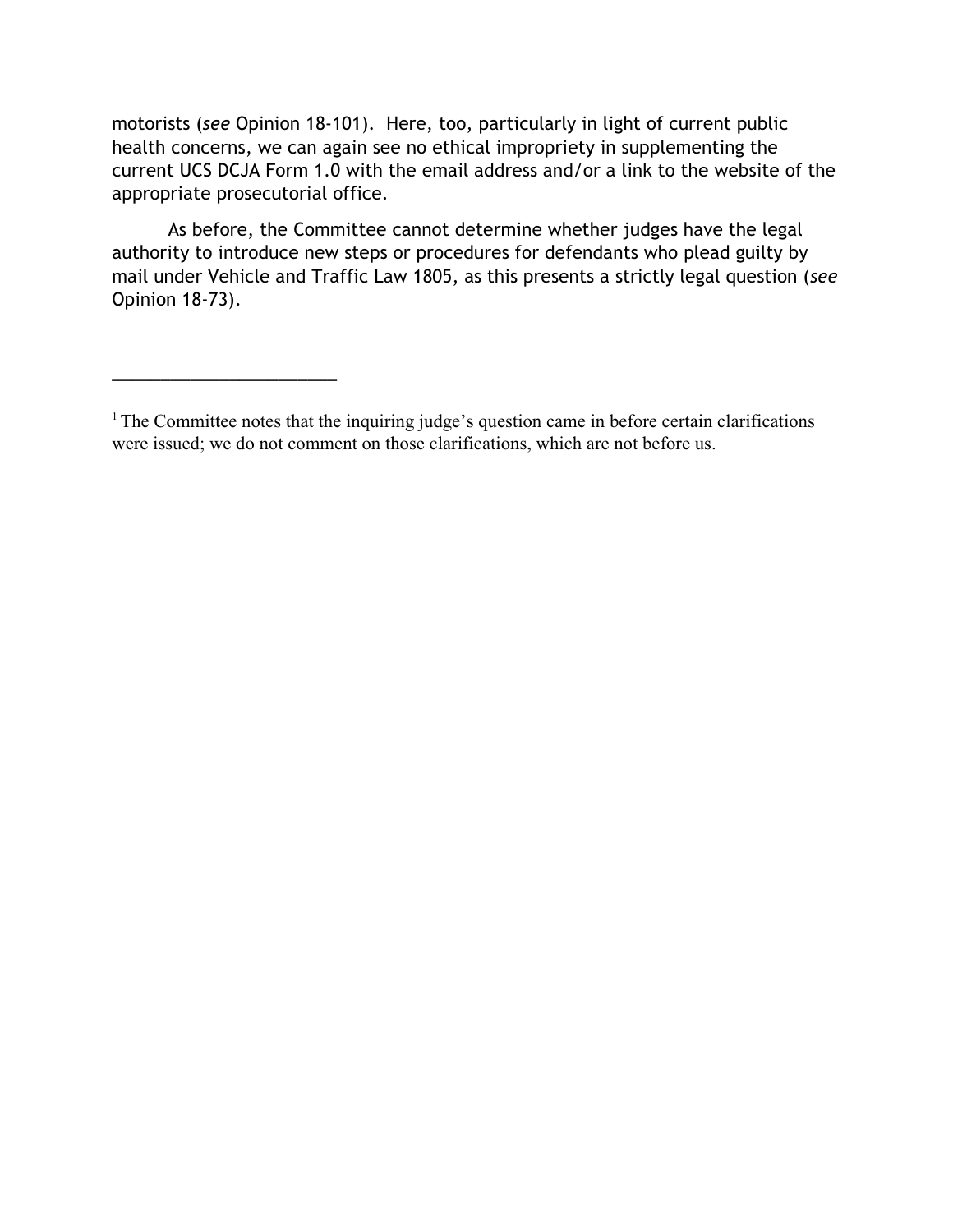# APPENDIX: UCS DCJA Form 1.0, reprinted by the Resource Center **June 2009**

# THIS FORM IS FOR INFORMATIONAL PURPOSES ONLY

### STATE OF NEW YORK UNIFIED COURT SYSTEM

**TOWN/VILLAGE COURT TOWN/VILLAGE OF** 

(address)

Individuals Charged with Traffic Infractions Pending in the Town/Village Court To:

This court has received an accusatory instrument alleging that you have committed an offense. You are presumed innocent until proven guilty and you have the right to retain an attorney to represent you now, or at any stage in these proceedings.

You have various procedural options in the course of bringing this matter to a just disposition. You may choose to proceed in any of the following manners, or any other legally authorized manner. You may want to consult an attorney for guidance or representation before determining which course of action you will pursue. The court may not provide you with a recommendation as to how you should proceed, or as to which of these or any other options you should choose.

YOU MAY:

#### **Plead Not Guilty.**

By pleading "Not Guilty" you exercise your right to a public trial at which the People of the State of New York, represented by the prosecution, must prove, beyond a reasonable doubt, that you have committed the offense alleged in the accusatory instrument. At the trial you will have the right to hear, see and challenge the evidence submitted to prove your guilt, including, confronting, by cross-examination, the Police Officer, Peace Officer or other witness or witnesses who testify against you. You have the right to have witnesses testify on your behalf and you may, but you are not required to, testify on your own behalf. The court will determine, after hearing all the evidence submitted at the trial, whether or not the People have proven guilt beyond a reasonable doubt, and will render an appropriate verdict.

**Plead Guilty as Charged.** 

By pleading "Guilty" you waive your right to a trial at which the People of the State of New York, represented by the prosecution, must prove beyond a reasonable doubt that you committed the offense alleged in the accusatory instrument. A Plea of Guilty will subject you to sentencing, by the judge presiding, to any legally authorized sentence. You may withdraw, with the court's permission, your plea of guilty at any time prior to sentencing and exercise your right to a trial.

Communicate with the Appropriate Prosecutorial Office Concerning an Alternative